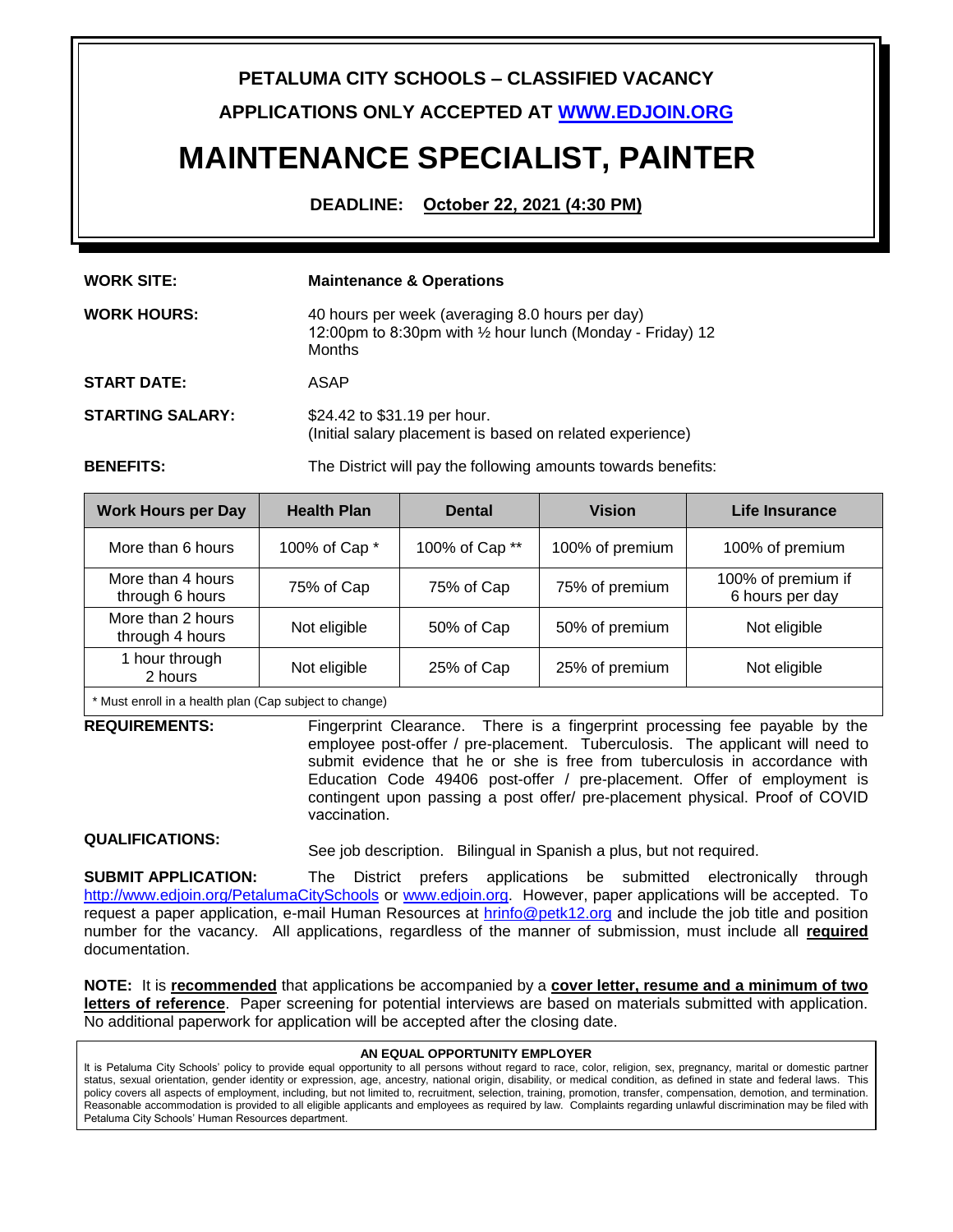# **Petaluma School District Job Description**

**Job Title:** Maintenance Specialist, Painter **Department:** Maintenance **Reports To:** Director, Maintenance and Operations **Prepared Date:** March 2015 **Approved Date:** March 2015

# **SUMMARY**

Under general supervision, performs skilled painting work in the alteration, repair, and occasional new construction of equipment and structures; to do skilled work in preparation and painting of all structures; and to do job-related work as required.

**ESSENTIAL DUTIES AND RESPONSIBILITIES** include the following. Other job-related duties may be assigned.

Alters, repairs structures of wood, such as partitions, counters, doors, window frames, sheds, scaffolds, forms, and fences; performs all phases of painting from preparation to completion; repairs school and office furniture, and wooden fixtures, performing mill and cabinet work when necessary; maintains and repairs woodwork of buildings, stairways, closets, cases, and shelving; fits doors, windows, sashes, and screens; operates power saws, drills, sanders, and other woodworking machinery; sharpens hand tools and sees that tools and equipment are properly cared for; may train and coordinate the work of helpers; washes, scrapes, sands, spackles, applies putty, and any other preparation necessary to prepare surface for painting; applies paint, lacquer, stain, and any other finishes to any and all paintable surfaces; uses sanders, scrapers, heat gun, paint remover, lift, ladders, airless sprayer, brushes, rollers, paint pads, putty knife, taper, texture gun, tarps, and anything else necessary to apply paint.

#### **QUALIFICATIONS**

To perform this job successfully, an individual must be able to perform each essential duty satisfactorily. The requirements listed below are representative of the knowledge, skill, and/or ability required. Reasonable accommodations may be made to enable individuals with disabilities to perform the essential functions.

Knowledge of tools, materials, and standard practices of the major building or construction trades; standard practices of the painting trade; the materials, tools, and procedures used in both rough and finish painting, upkeep of school room equipment; basic qualities of the various paints used for school plant purposes and their adaptability and uses in specific situations; materials, methods, tools, and equipment required to cut, set, and install various kinds of paint on any and all surfaces. Ability to perform a variety of skilled and semiskilled duties of building repair trades. Ability to apply skill in the use of the tools and machines customary in the painters trade and perform skilled painting work; work from sketches, drawings, and blueprints. Ability to communicate both orally and in written form; perform heavy manual labor; skillfully and safely use the tools and equipment necessary; deal effectively with a wide variety of personalities and situations requiring tact and good judgment; take responsibility and use good judgment in recognizing scope of authority.

#### **EDUCATION and/or EXPERIENCE**

Must have one year journeyman level experience as a painter, supplemented by either training or experience in painting.